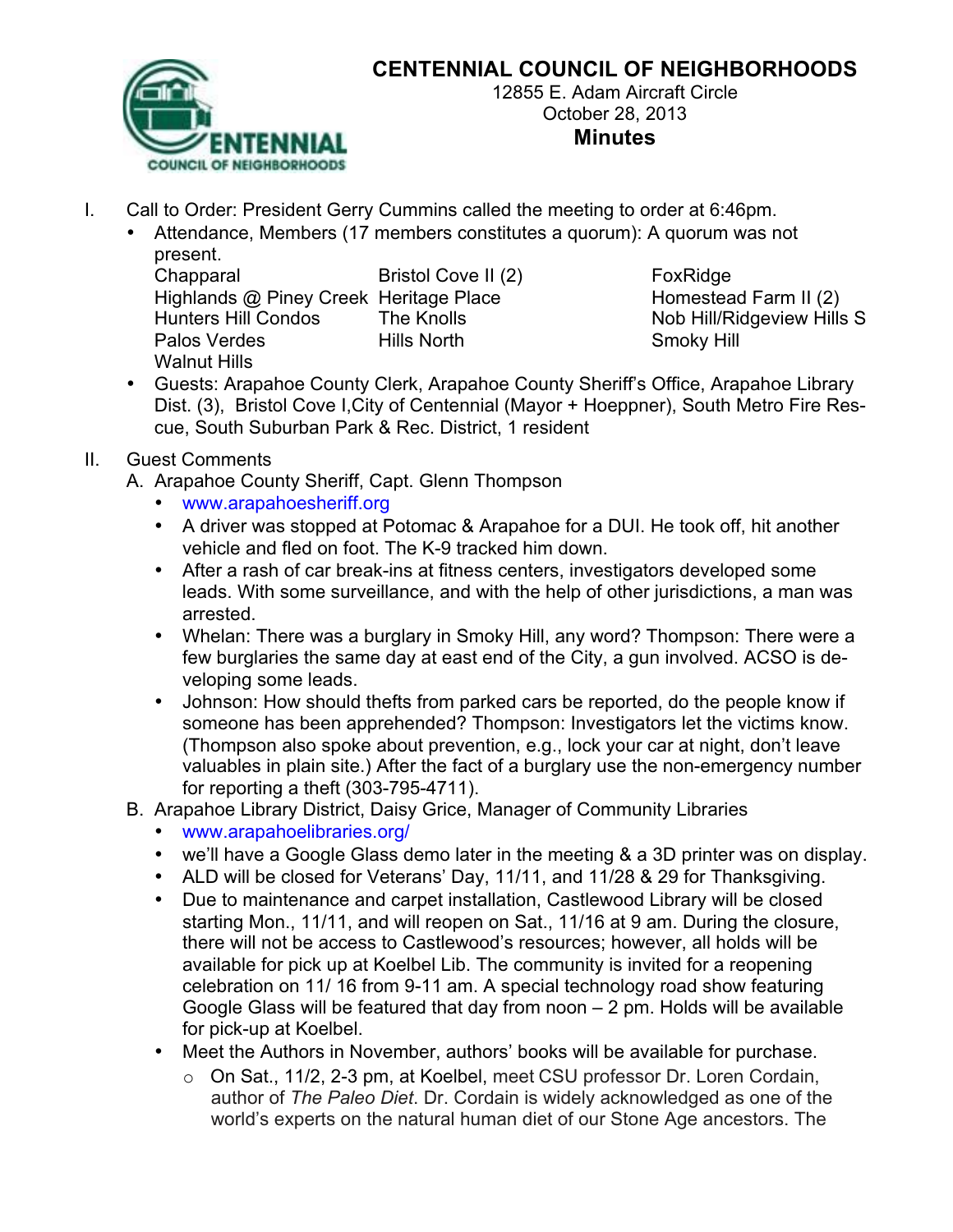Paleo diet follows the concept that the optimal diet is the one to which we are genetically adapted.

- $\circ$  On Sun., 11/10, 2-3 pm at Castlewood, and again on Sat., 11/30, 2-3 pm at Eloise May, children are invited to meet the author of *Katerina's Wish*, Jeannie Mobley. Mobley tells the story of a family that moves to Colorado from Bohemia. Meet the author, who will lead fun activities that tie in to the inspirational book.
- $\circ$  On Tues., 11/19, 7-8:30 pm at Koelbel, meet Colorado author Francine Mathews, whose latest novel, *Jack 1939*, is a fictional account of John F. Kennedy traveling in Europe on a secret mission for Pres. Roosevelt as the world braces for war. Mathews will discuss the historical background of the time period and how she used actual people as fictional characters. Join us for a fascinating look at this pivotal time in history.
- $\circ$  On Wed., 11/20, 7-9 pm at Koelbel, author Mike Befeler will visit the library's Mystery Book Club, to discuss his "geezer-lit" mystery series, featuring octogenarian Paul Jacobson. The fifth book in this series, *Care Homes are Murder*, was published in June.
- Holiday drive to benefit the Denver Dumb Friends League collecting needed items for them No \$\$ or dog/cat food. (See www.DDFL.org for list of needed items.)
- Doerr: What ever happened with the promise of Blu-ray DVDs? Grice: No, the ALD still doesn't support blu-ray.
- Cummins: How did the book sale do? Grice: Fabulously, up a bit from last year, \$43,000. The various book sales & book stores gross over \$100,000 per year.
- C. Arapahoe Park & Rec District, DeLos Searle, Asst. District Manager
	- www.aprd.org
	- The park pavillions will close on Mon., 11/4.
	- APRD irrigation systems are being blown out. In past we've had our backflows stolen; for HOAs, remove them & store.
	- APRD is completing some CIP, with the partnership of Centennial.
		- o There are 3 playground renovations: Indian Ridge, Foxhill & Tollgate parks.
		- $\circ$  Piney Creek Hollow is getting some new turf, a new entrance, volley ball/jumphouse area, and spectator seating. (The sprinkler system is being changed out so that spikes can be put in the ground.
		- o Piney Creek Trail is getting a sign program, roads, wayfinding maps, & directional signs.
	- More projects are in progress.
		- o Village Park will get new turf
		- o Piney Creek Trail will get a new bridge & trail work at Parker Rd. in partnership with SEMSWA, the County, and Centennial.
		- $\circ$  Tallgrass Park will get a new water tap this fall, new turf & landscaping in the spring.
	- November will have a pass special: buy a 40 punch pass get 5 free,
	- 12/7, Art & Pottery Winter Sale, 9am-4pm, at Trails Rec. Center.
	- Drop-n-Shop on Fri., 11/29 (Black Friday): parents drop off 6-12 year olds for 3 hours of supervised fun, to go shopping or whatever. Time slots are 8-11am & Noon-3pm. Register by 11/25.
	- Whelan thanked APRD for the wayfaring signs, they're very helpful.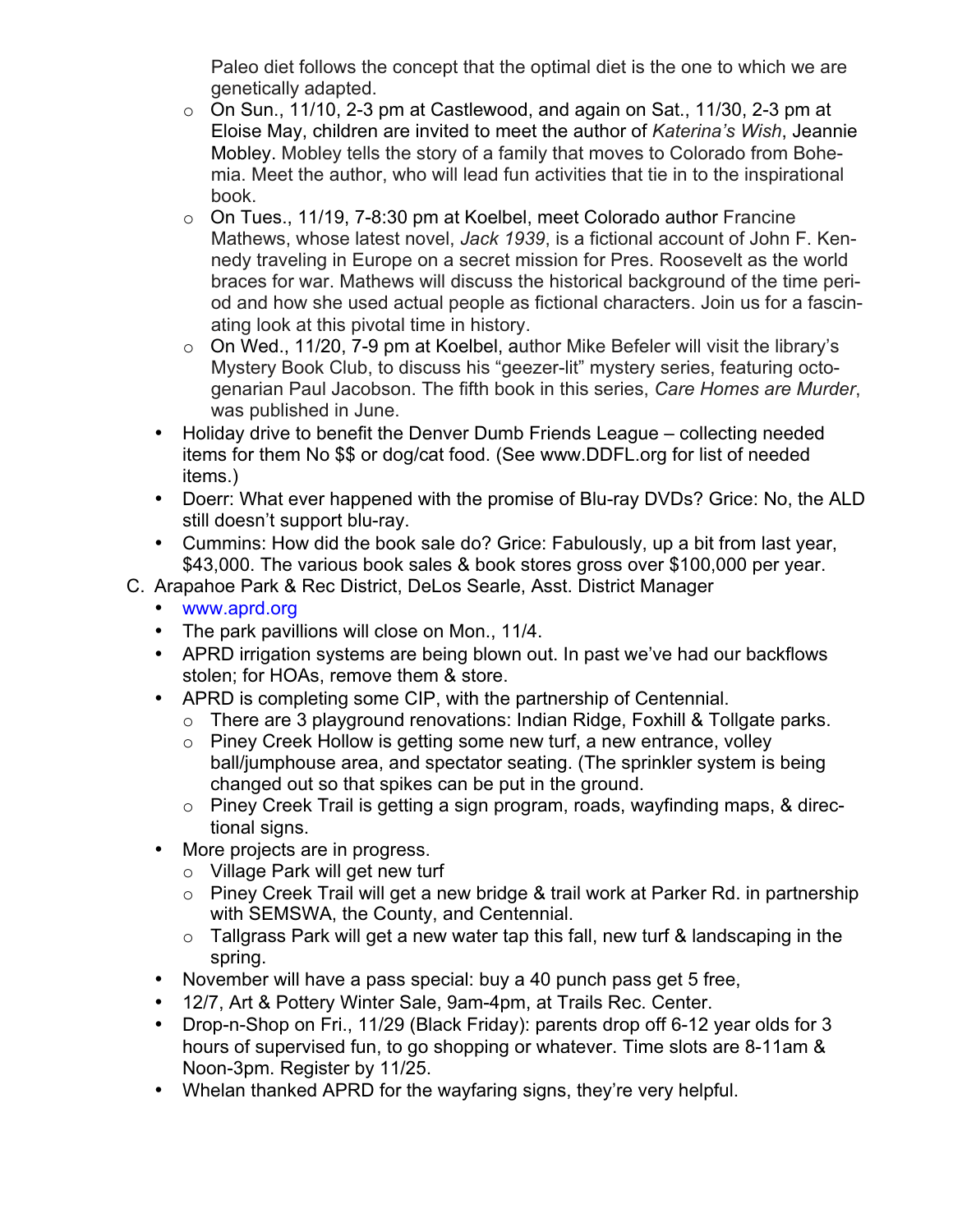- D. Fire Districts: Becky O'Guin, South Metro Fire Information Officer
	- www.cfpd.org, www.littletongov.org/fire, www.southmetro.org
	- Cunningham Fire:
		- o Over 500 people attended the Fire Prevention Open House.
		- $\circ$  Fire personnel did more than 40 station visits for Oct., and a program for over 300 kids at Smoky Hill Lib.
		- o CRPD has hired 3 experienced fire fighters and ordered a replacement engine.
	- All personnel deployed from all 3 districts to help in the floods have returned.
	- Littleton:
		- $\circ$  Chief Mullin is retiring 4/30 but his last day of work is 12/31. The fire chief job has been posted and is expected to be filled by first of the year.
		- $\circ$  The budget has been approved with a replacement engine & 3 new fire fighters.
	- South Metro:
		- o SMFR will host an event on 10/30, "Trick-or-Treat Check-Your-Seat", to check child car seats at Park Meadows on the food court side of mall.
		- $\circ$  There was a large fire at Peakview & Dayton that was accidental.
		- $\circ$  A feasibility study will be posted soon for a merger between Englewood & South Metro Fire Authority.
		- o The Advanced Resource Medic (paramedic & nurse practitioner) is working well so far.
		- o Cope brought copies of the South Metro 2012 Annual Report.
- E. South Suburban Park & Rec District, Teresa Cope
	- www.SSPR.org
	- SSPRD will sponsor Thanksgiving Break Day Camps at Goodson & Lone Tree, Mon.-Wed. of Thanksgiving week., 7am-6:30pm, for ages K-10. (state licensed)
	- Black Friday Day Camp, 11/29, at the Family Sports Center, 7am-6pm, for ages 6- 13. (state licensed)
	- The  $3^{rd}$  public hearing for the 2014 budget will be held 11/13, 7 pm, at Goodson.
	- From the end of Nov. to the end of Dec. there will be a Holiday pass special: 10% off passes and personal training.
	- On 12/7, 9:30am-4pm, SSPRD will hold its Holiday Arts & Craft sale at Goodson.
	- Pottery Guild sale, 11/18-20, 8am-8pm, Goodson.
	- The next FA/CPR/AED training will be on 11/16 at Goodson. (This is offered throughout the year.)
- F. Centennial Open Space Advisory Board, Mark Gotto
	- The public outreach meeting for Potomac Park was well attended. A potential plan was presented for what it might look like. The Open Space Board to approve a master plan and the next step is to go to Council for their approval.
	- A trail extension will be built in Walnut Hills, with support from SEMSWA, from Xanthia to Yosemite. This will finish a trail that already runs from Quebec to Xanthia.
	- The OSAB interviewed 5 applicants for 4 openings. They were good applicants.
- G. City of Centennial, www.centennialcolorado.com
	- Laura Hoeppner:
		- $\circ$  The Snow Hero campaign is launching again, the purpose is to encourage people to shovel, it's more a carrot than a stick.
		- o Centennial 101, a City Citizens' Academy, consisting of 6 classes. Applications will be 11/1-12/2.
		- o Noon Hour this week is cancelled.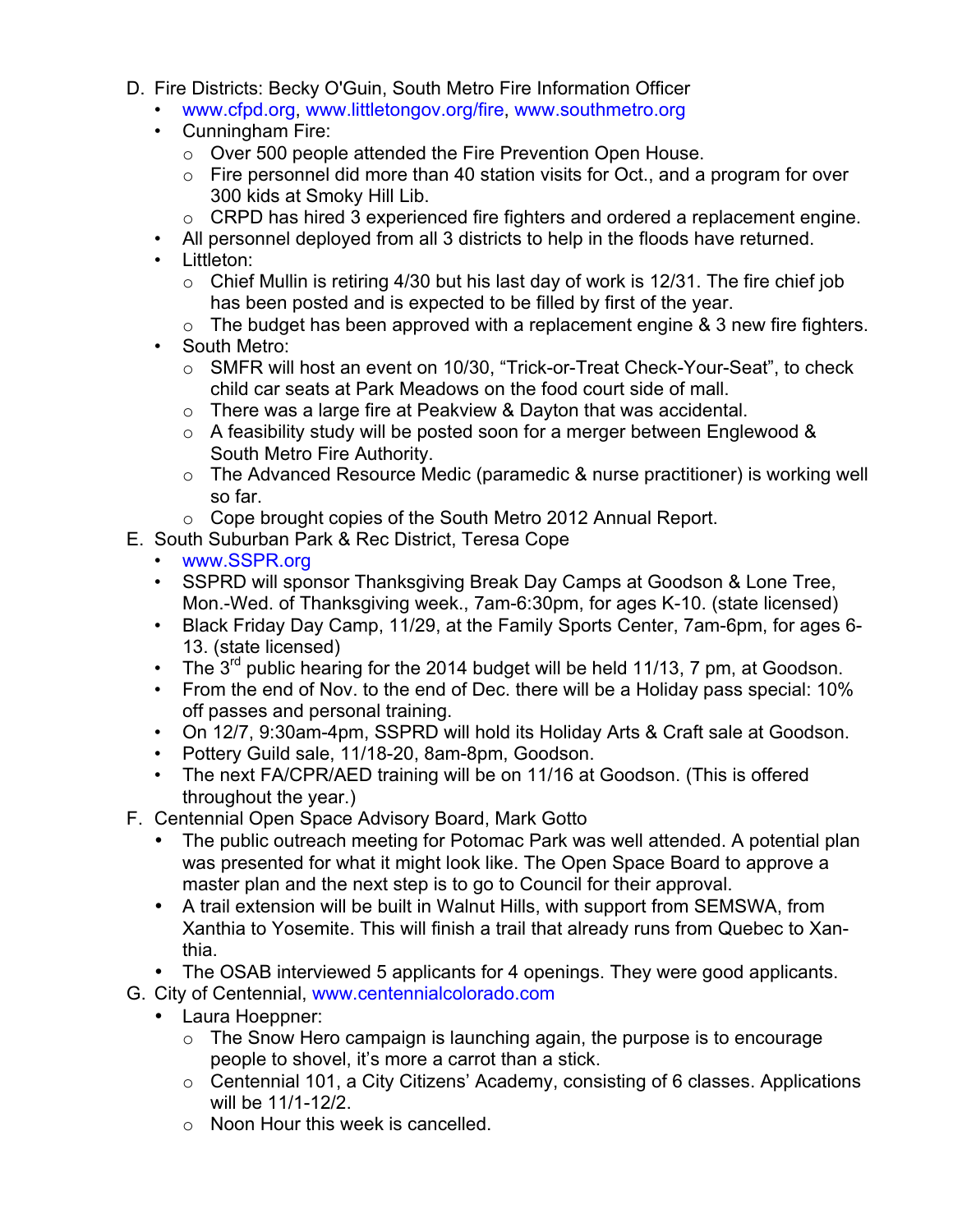- o The Holiday Tree Lighting will be held on 11/23 in Centennial Center Park.
- o Centennial's new website will launch at the beginning of Dec.
- $\circ$  Vote! Mail by Friday (11/1) or walk in after that.
- Mayor Cathy Noon:
	- o The City will be sponsoring a "Drop Off Your Campaign Yard Signs" reclycling event on 11/9, 9am-noon at Centennial Civic Center.
	- o Some File of Life packets were available. They're an informational packet from Senior Commission that contains your medical history & emergency contact info. Should anything happen to you, emergency personnel are trained to look for it stuck to your refrigerator.
- Doerr thanked Cathy for attending CenCON meetings.
- The City is sponsoring it's annual Eection Night event, 6:30-9pm pm at the City.
- There will be no City Council on 11/11. It's not rescheduled.
- III. Matt Crane, Arapahoe County Clerk
	- Crane explained the new laws (HB 1303) on voter registration and elections.
	- The County will have 4 vote centers for this election: County Admin. bldg., the Lima office site, Motor Vehicle in Aurora, and Byers. There will be 19 drop-off sites, 1 will be at the City office.
	- Results will be online at www.arapahoevotes.com, beginning shortly after 7pm. Right now you can track your ballot to see if it was received on this site.
	- Vote centers: for Coordinated & Primary elections, there are 4; for the General Elections (next year), there will be 23.
	- The County has only every arrested one man for voter fraud.
	- Crane brought copies of the County booklet, "What We Can Do for You" (Clerk & Recorder's Office).
- IV. Google Glass, Jen Kolic and Catherine Boddie, librarians
	- We had a wonderful demonstration and hands on with a pair of Google Glass that the ALD won.
	- Goggle at Google is the ALD event that is making the rounds of the libraries. One will be held at Southglenn on Sat., 11/2, starting at 10:30am. This will spotlight all of the technology the ALD has: Google Glass, 3-D printer, and Oculus Rift (virtual reality unit).
	- Another way to get hands-on with Google Glass is to Book a Librarian and have a personal  $\frac{1}{2}$  hour session. (303-LIBRARY)

### IV. CenCON Business

- A. President's report, Gery Cummins
	- CenCON renewed its CAI membership for another year.
	- Cummins reminded members about the Election Night party at the City. The Election Commission hosts this.
	- She asked for recommendations for future programs, but there were no suggestions. If anyone has a request for a program, please, contact her at gerry.cummins@prodigy.net.
- B. First Vice President/Memberhip & Secretary, Andrea Suhaka
	- A motion was made to approve the Sept. minutes as emailed. It was seconded and tabled to next month because we didn't have a quorum. (Doerr/Schlatter)
	- Suhaka continues to work with members that haven't renewed, to get them back into the fold. If anyone knows of an association to recommend for membership, please, contact Suhaka at her email address below.